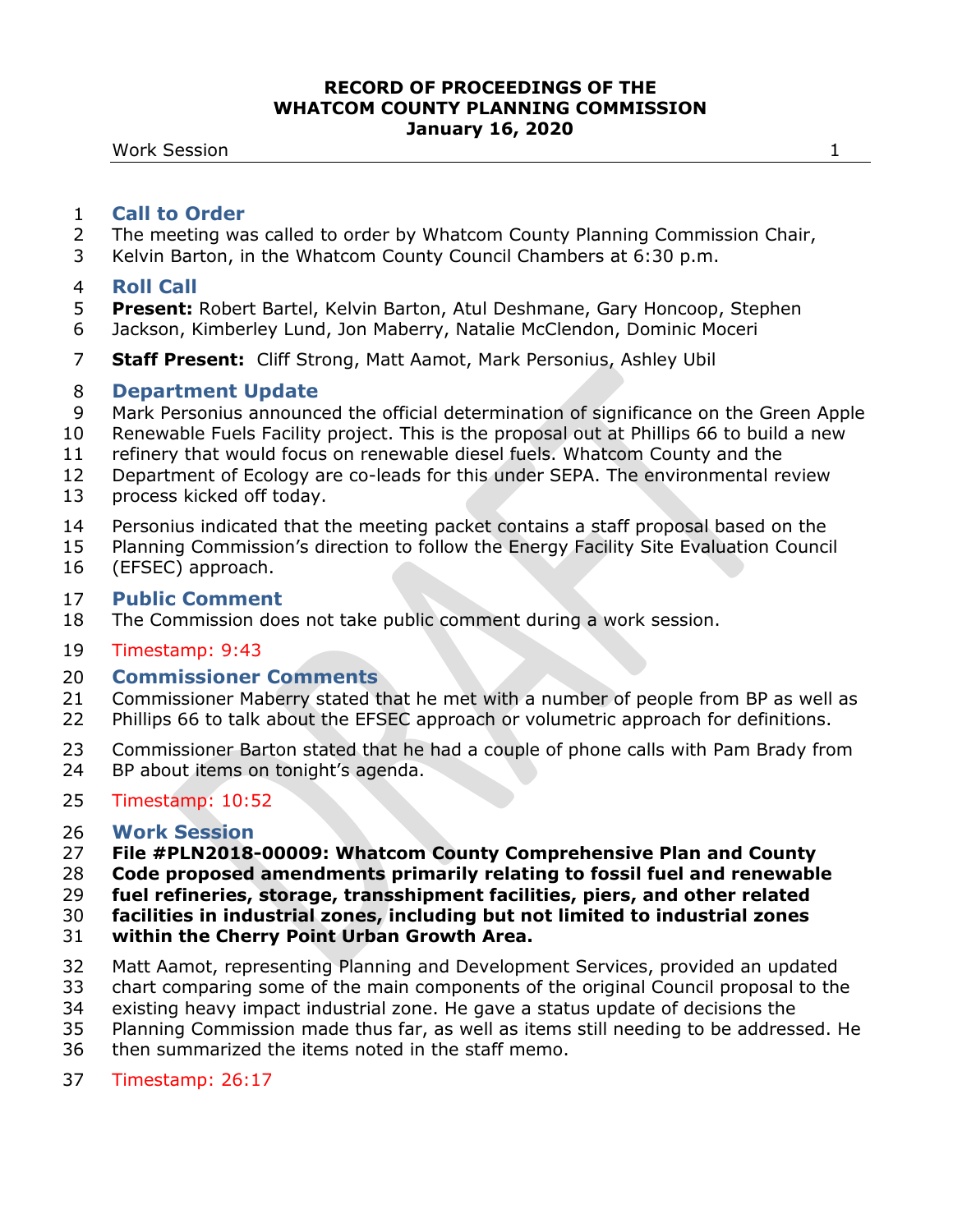#### Work Session 2

- *Commissioner Maberry moved that renewable fuel facility expansions be moved*
- *from a conditional use permit (CUP) to a permitted use as long as the expansion is for renewable fuels.*
- **Commissioner Barton seconded the motion.**
- **The motion passed. (Aye-9, Nay-0, Abstain-0)**
- Industry representatives recommended using maximum crude atmospheric distillation capacity as a measurement.
- Commissioners discussed the bullet points under .153 of the staff memo.
- Timestamp: 1:06:28
- *Commissioner Maberry moved to change bullet 1 under .153 to: Cumulatively*
- *increases its maximum crude atmospheric distillation capacity\* of fossil fuels into*
- *refined product \*\*by more than 10,000 barrels (or 420,000 gallons) per day based*
- *upon an evaluation of physical equipment limitations conducted by a licensed*
- *professional engineer.*
- **Commissioner Honcoop seconded the motion.**
- **\***Industry will provide a definition for atmospheric distillation capacity.
- **\*\***The language "into refined product" was removed from this motion by consensus.

#### Timestamp: 1:11:53

- *Commissioner Jackson suggested a friendly amendment to the motion to*
- *delete bullet 2 because the new bullet 1 covers both.*
- **Commissioner Deshmane seconded the motion.**
- Timestamp: 1:16:04
- **Commissioner Jackson withdrew his motion to amend. Commissioners agreed**
- **by consensus.**
- **The original motion passed. (Aye-9, Nay-0, Abstain-0)**
- Timestamp: 1:50:31
- *Commissioner McClendon moved to amend bullet 2 to read "Cumulatively*
- *increases the maximum transshipment capacity of the facility by more than 10,000*
- *barrels (or 420,000 gallons) per day" and delete bullet 3.*
- **Commissioner Moceri seconded the motion.**
- **The motion passed. (Aye-9, Nay-0, Abstain-0)**
- Timestamp: 1:56:41
- *Commissioner Honcoop moved to amend bullet 4: Cumulatively increases fossil*
- *fuel storage tank capacity of the facility by more than 200,000 barrels (or 8,400,000 gallons).*
- **Commissioner Barton seconded the motion.**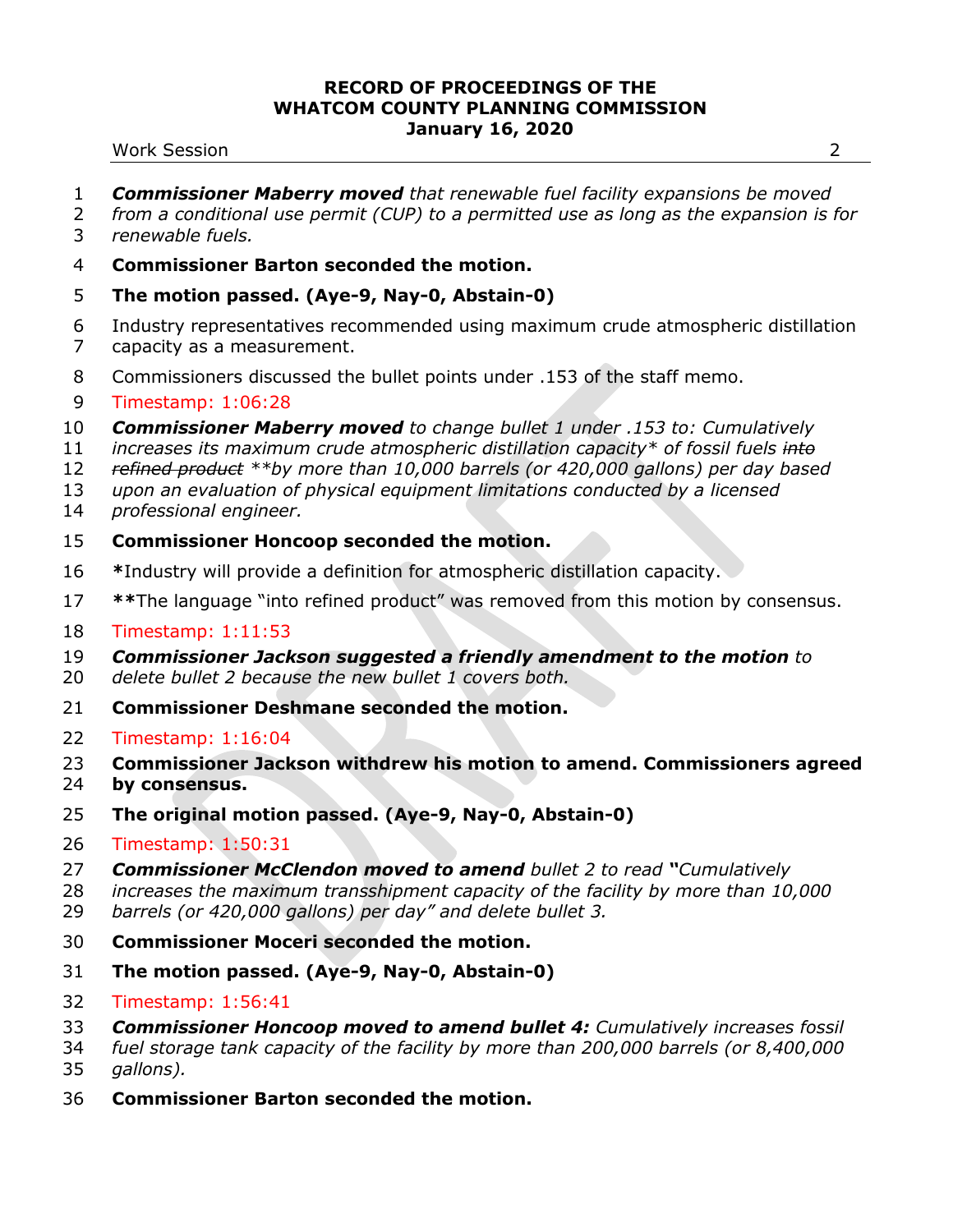#### Work Session 3

- Commissioners entered into discussion and asked questions of industry representatives
- from BP and Phillips 66, as well as Eddy Ury of Re Sources
- Timestamp: 2:17:05 and 2:20:41
- *Commissioner Maberry moved to amend the motion to: Cumulatively increases*
- *fossil fuel storage tank capacity of the facility by more than 200,000 barrels (or*
- *8,400,000 gallons) for unrefined shipment.*
- **Commissioner Jackson seconded the motion to amend.**
- Timestamp: 2:30:52
- **The motion failed. (Aye-1, Nay-8, Abstain-0)**
- *Commissioner Honcoop moved to amend bullet 4 (Restated from above):*
- *Cumulatively increases fossil fuel storage tank capacity of the facility by more than*
- *200,000 barrels (or 8,400,000 gallons).*
- **Commissioner Moceri seconded the motion.**
- Timestamp: 2:46:48
- **The motion passed. (Aye-5, Nay-1, Abstain-3)**
- Timestamp: 2:49:25
- *Commissioner Maberry moved that if an expansion requires a conditional use*
- *permit or after 3 years a no conditional use permit has been required, a new baseline*
- *for maximum crude atmospheric distillation capacity shall be set at the new level post*
- *expansion as based on evaluation, physical equipment limitations conducted by a*
- *licensed professional engineer.*
- *Commissioner Honcoop seconded the motion.*
- Timestamp: 2:52:56
- *The motion was withdrawn.*
- Timestamp: 2:59:12
- *Commissioner McClendon moved that if a conditional use permit is obtained, the*
- *baseline for determining the cumulative increases is reset.*
- **Commissioner Barton seconded the motion.**
- **The motion passed. (Aye-7, Nay-0, Abstain-2)**
- Timestamp: 3:06:55
- *Commissioner Maberry moved to remove "Cumulatively increases fossil fuel*
- *storage tank capacity of the facility by more than 200,000 barrels (or 8,400,000 gallons)".*
- **Commissioner Honcoop seconded the motion.**
- **There was consensus to carry the motion forward to the next meeting.**
- Timestamp: 3:08:44